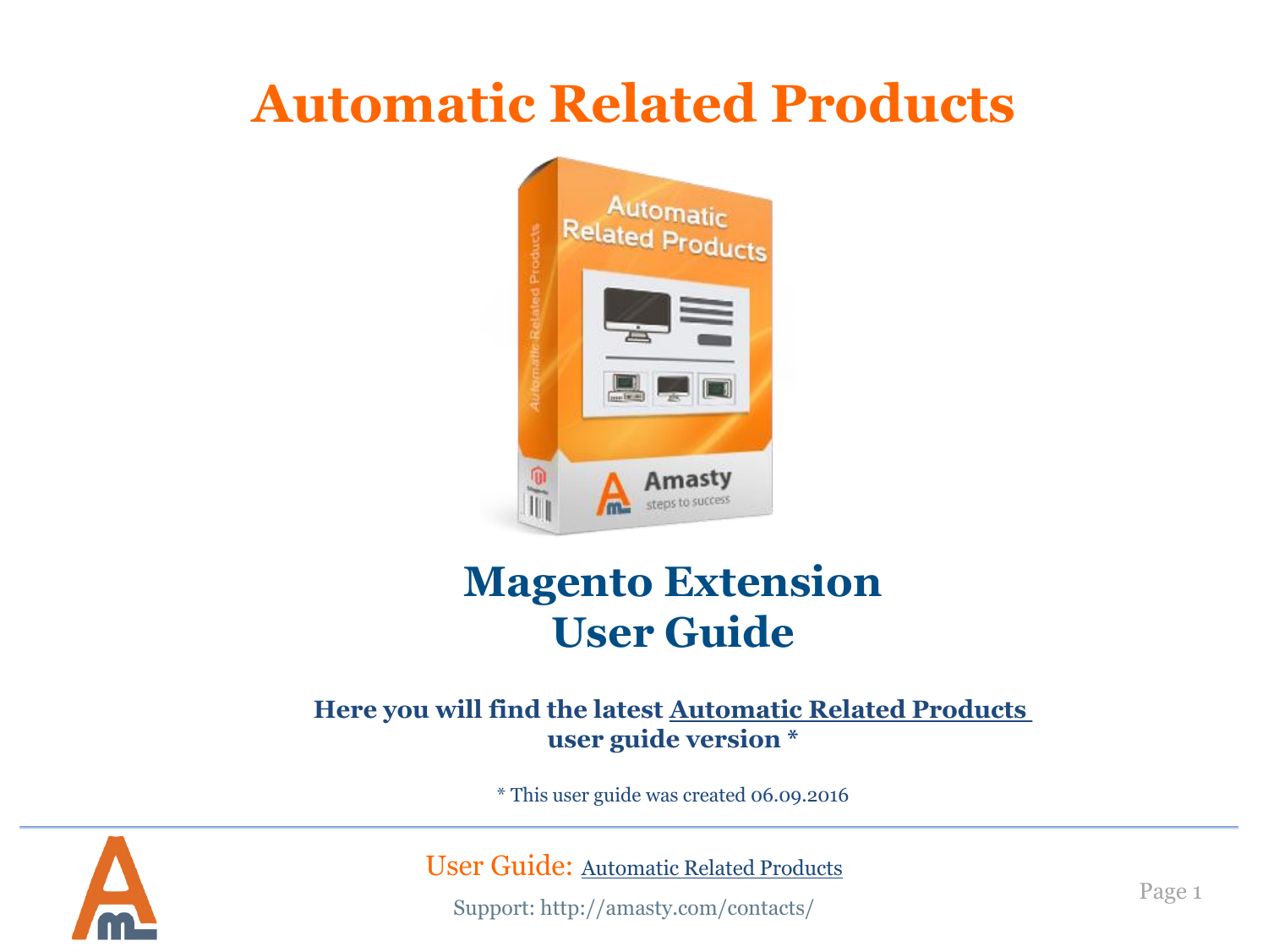## **Table of contents:**

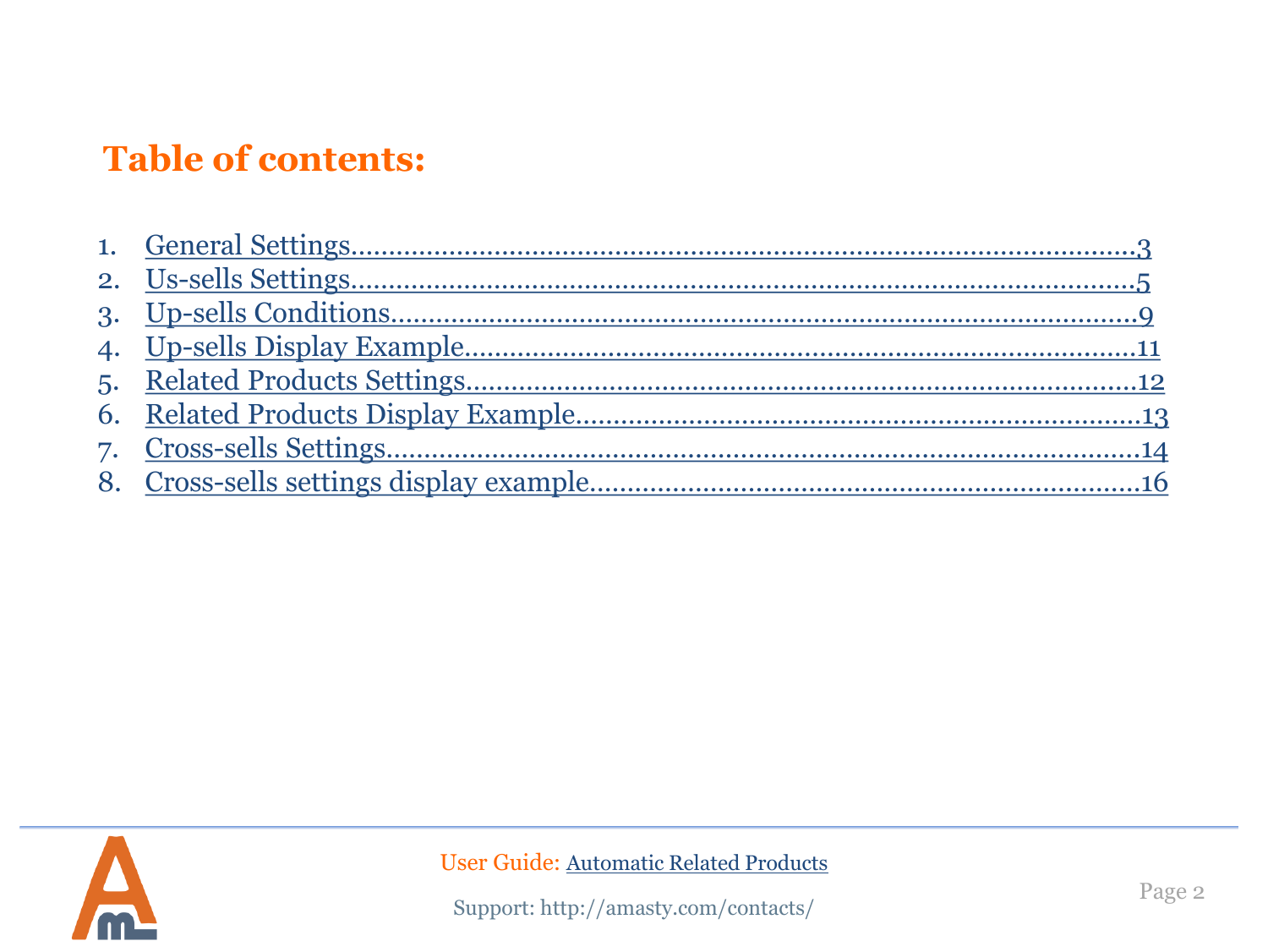### **1. General Settings**

#### **Automatic Related Products**

Show related products viewed or purchased together with a specific store item. Let customers easily find relevant products popular among store visitors and raise the number of spontaneous purchases.

- Smart mechanism for automatic product relation
- Use flexible conditions to determine products display
- Set parameters for accurate stats collecting
- Show related products based on views or purchases
- Hide out of stock products

With the extension you'll be able to display special blocks with cross-sells, up-sells and related items based on customer purchase behavior. A specially developed smart algorithm automatically shows necessary items in each particular block.

<span id="page-2-0"></span>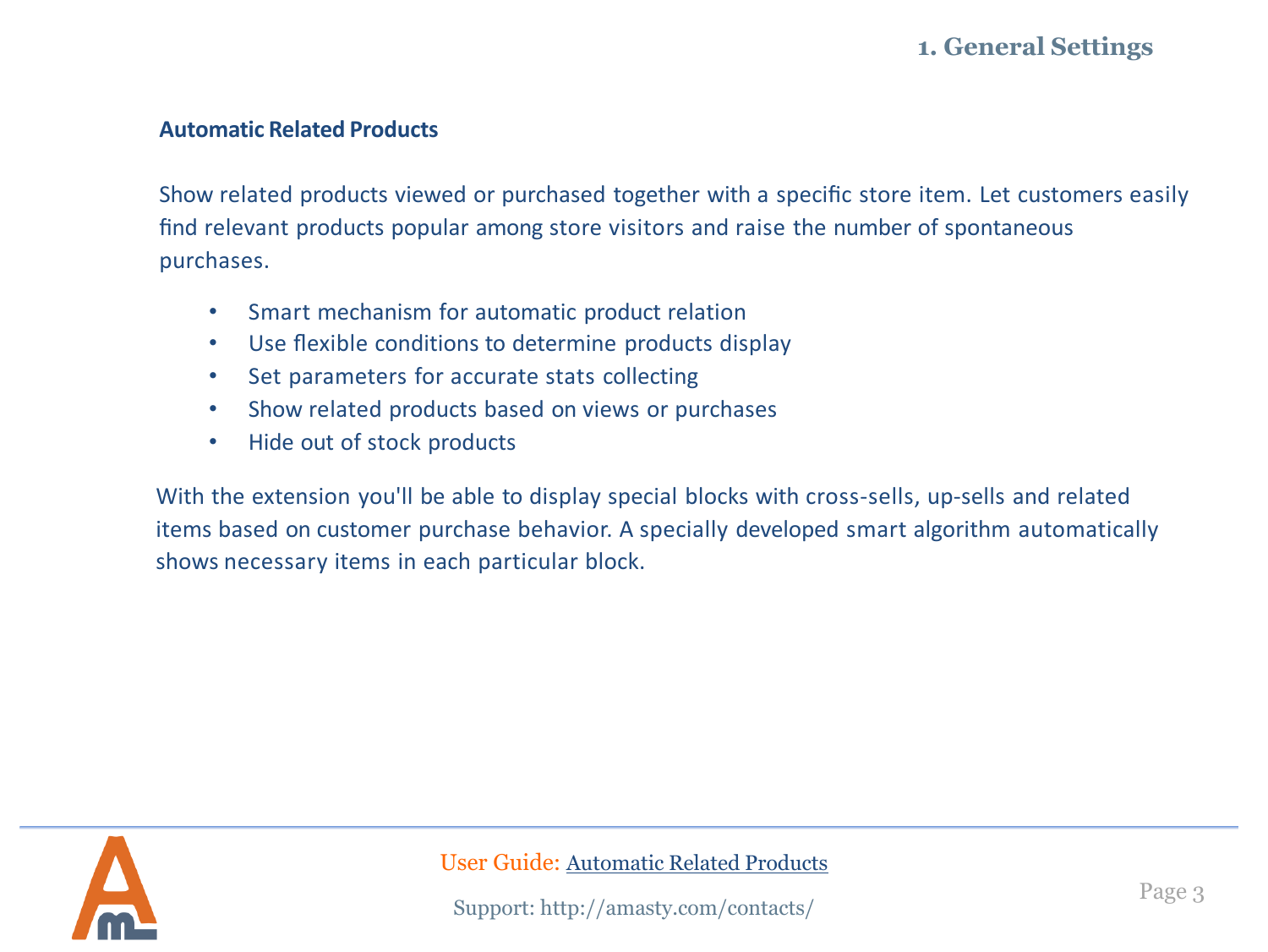#### To get the access to the 'Automatic Related Products' settings please go to: **System →Configuration →Automatic Related products**

| <b>Automatic Related Products</b>   |                                                 | Save Config         |
|-------------------------------------|-------------------------------------------------|---------------------|
| General                             |                                                 | $\blacktriangle$    |
| Query Limit                         | 1000<br>▲ Limit of records in query for period. | [STORE VIEW]        |
| <b>Exclude Products by Category</b> | 11, 23<br>▲ Comma separated IDs of Categories.  | <b>ISTORE VIEWI</b> |

**Query Limit** - The option lets you indicate the maximal number of queries (product views and purchases) for a specific time period basing on which the module will gather statistical data and display related, up-selling and cross-selling products.

**Exclude Products by Category** - Specify coma separated category IDs to exclude products assigned to these categories from display.



User Guide: [Automatic Related Products](https://amasty.com/magento-automatic-related-products.html)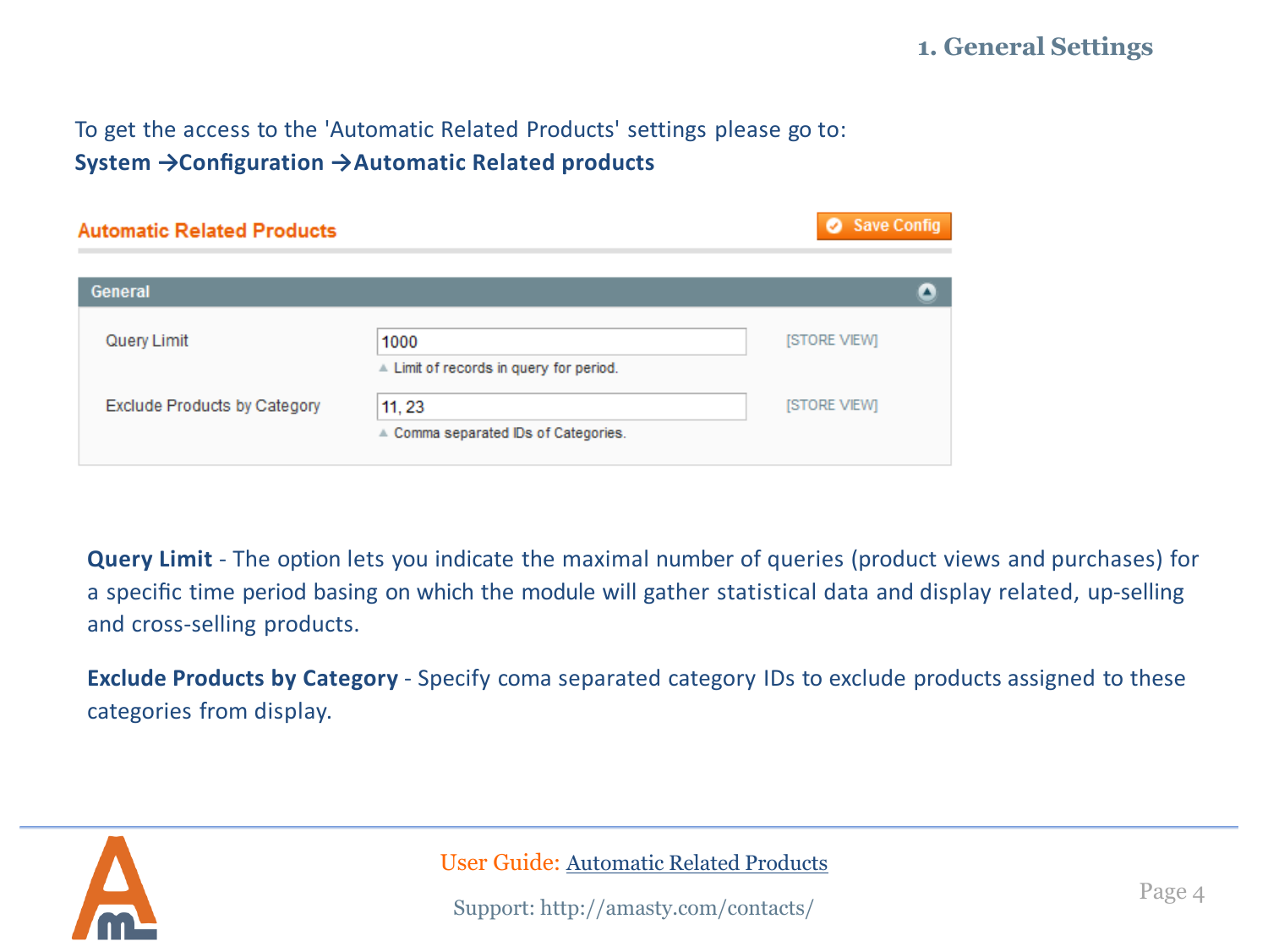#### **2. Up-sells Settings**

#### **NOTE:** The Up-sells block is displayed on a product page

| <b>Up-Sells</b>             |                                                   | Δ                   |
|-----------------------------|---------------------------------------------------|---------------------|
| Enabled                     | Yes<br>Ψ.                                         | [STORE VIEW]        |
| Maximum Products Count      | 4                                                 | <b>ISTORE VIEWI</b> |
| Manually Added Products     | Replace Manually Added Products<br>$\blacksquare$ | <b>ISTORE VIEWI</b> |
| Show In Stock Products Only | Yes<br>▼.                                         | [STORE VIEW]        |
| Data gathered period        | 1000                                              | [STORE VIEW]        |
|                             | $\triangle$ In days.                              |                     |
| Data source                 | Viewed together<br>÷                              | [STORE VIEW]        |
| <b>Conditions</b>           |                                                   | <b>ISTORE VIEWI</b> |
| Category condition          | Any<br>Ψ.                                         | [STORE VIEW]        |
| <b>Brand condition</b>      | Any<br>÷                                          | [STORE VIEW]        |
| Price condition             | Any<br>Ψ.                                         | [STORE VIEW]        |
|                             |                                                   |                     |

**Enabled** - The option turns on/off the display of up-selling products.

**Maximum products count** - Here you can specify the maximal number of up-selling items that can be displayed in the up-sells block on a product page.

<span id="page-4-0"></span>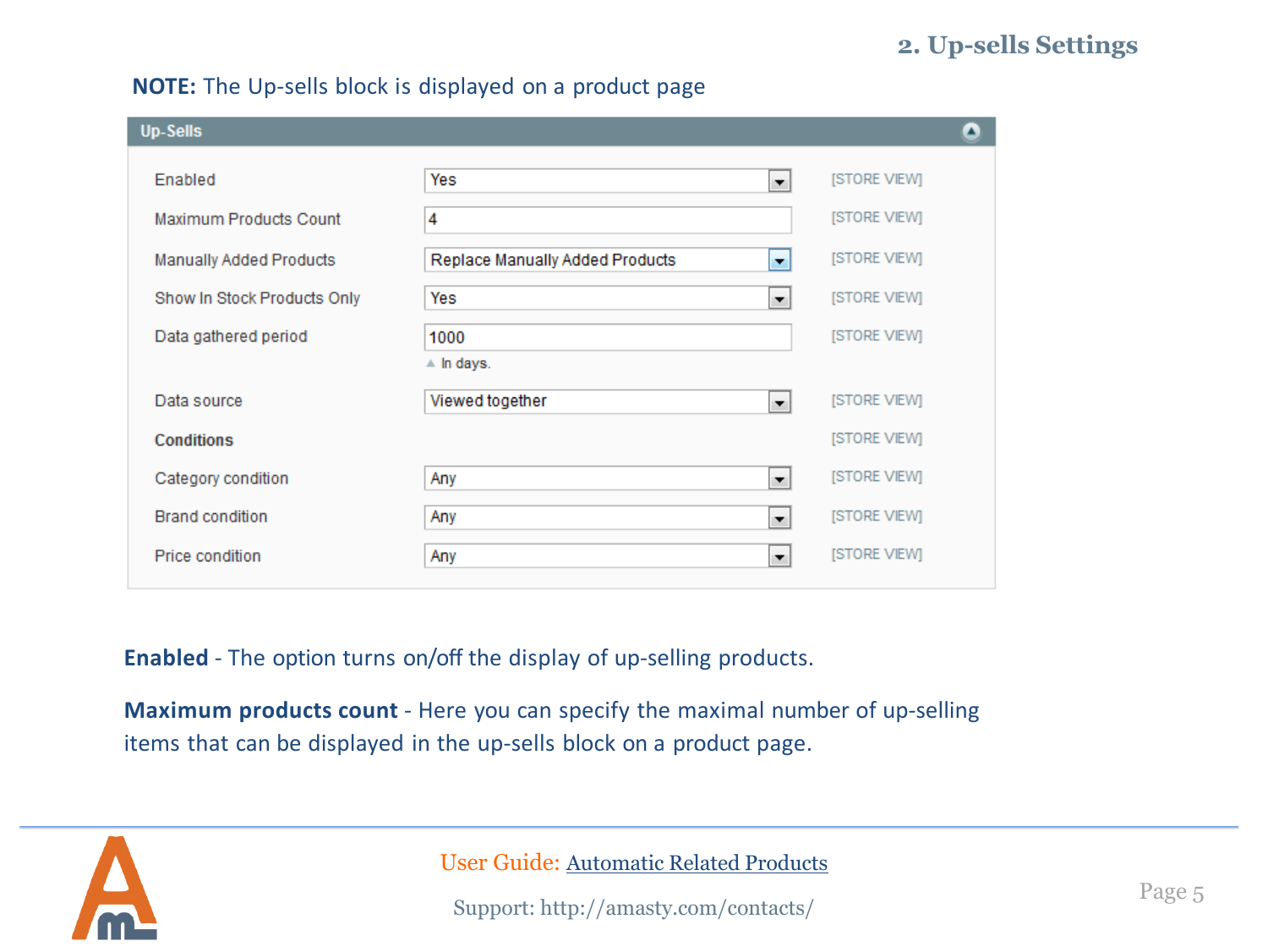#### **2. Up-sells Settings**

| <b>Up-Sells</b>               |                                 |                      |                     | Δ |
|-------------------------------|---------------------------------|----------------------|---------------------|---|
| Enabled                       | Yes                             | ۰,                   | <b>ISTORE VIEWI</b> |   |
| <b>Maximum Products Count</b> | 4                               |                      | [STORE VIEW]        |   |
| Manually Added Products       | Replace Manually Added Products | $\blacktriangledown$ | [STORE VIEW]        |   |
| Show In Stock Products Only   | Yes                             | ۰,                   | [STORE VIEW]        |   |
| Data gathered period          | 1000                            |                      | <b>ISTORE VIEWI</b> |   |
|                               | $\triangle$ In days.            |                      |                     |   |
| Data source                   | Viewed together                 | $\blacktriangledown$ | <b>ISTORE VIEWI</b> |   |
| <b>Conditions</b>             |                                 |                      | [STORE VIEW]        |   |
| Category condition            | Any                             | ×                    | <b>ISTORE VIEWI</b> |   |
| <b>Brand condition</b>        | Any                             | ۰,                   | [STORE VIEW]        |   |
| Price condition               | Any                             | ×                    | [STORE VIEW]        |   |

**Manually added products** - the option lets you choose among 3 product display modes:

- Replace manually added products (the module will replace all manually added items with the ones generated automatically);
- Display manually added products only (only products manually assigned as up-selling will be displayed);
- Append to manually added products (both manually added and automatically generated products will be shown);

**Show in stock products only** - If the option is set to 'yes' all out of stock products will be hidden.

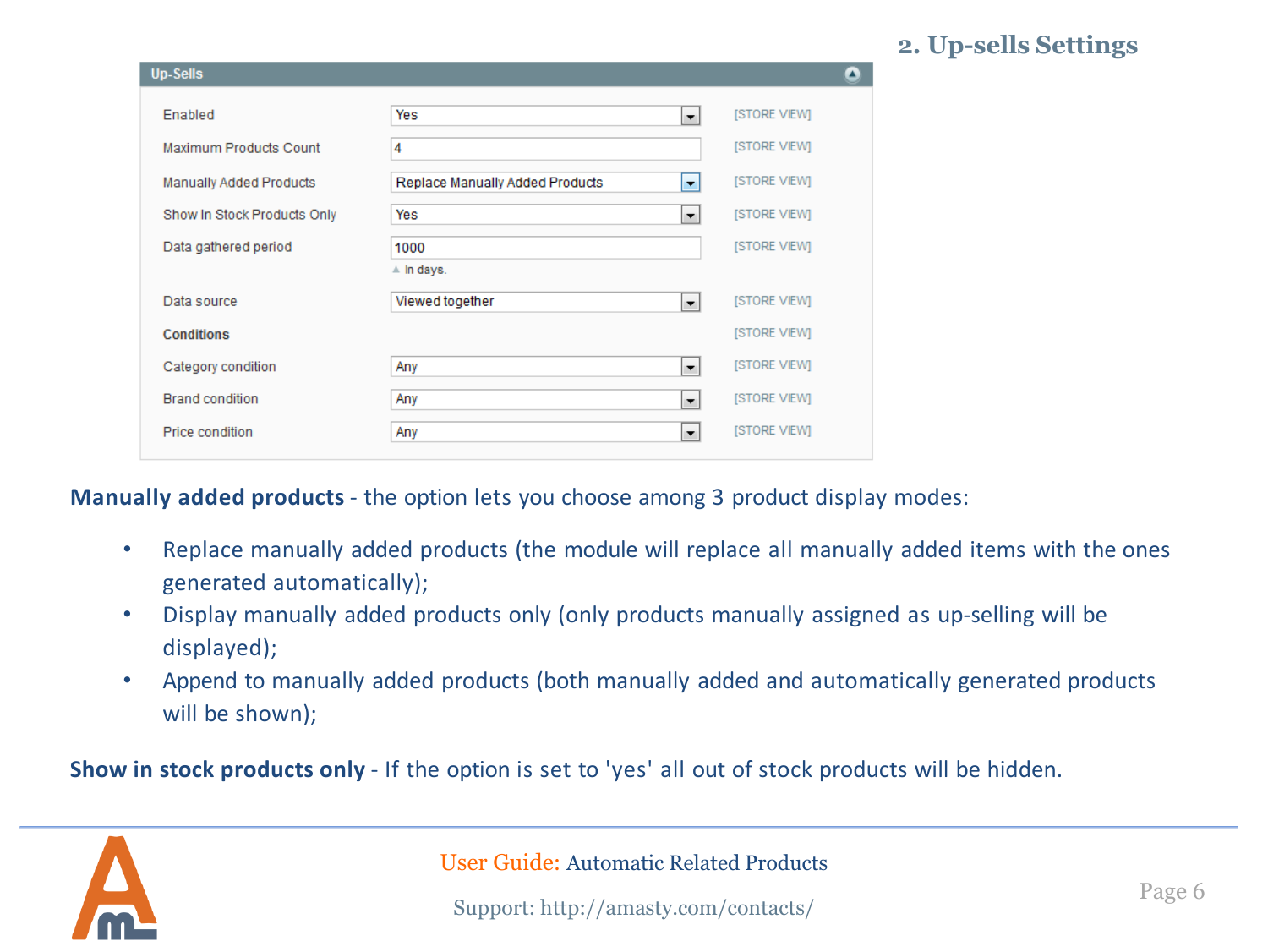#### **2. Up-sells Settings**

| <b>Up-Sells</b>                |                                             | Δ                   |
|--------------------------------|---------------------------------------------|---------------------|
| Enabled                        | Yes<br>$\overline{\phantom{a}}$             | <b>ISTORE VIEWI</b> |
| Maximum Products Count         | 4                                           | [STORE VIEW]        |
| <b>Manually Added Products</b> | Replace Manually Added Products<br>٠        | [STORE VIEW]        |
| Show In Stock Products Only    | Yes<br>۰,                                   | <b>ISTORE VIEWI</b> |
| Data gathered period           | 1000                                        | <b>ISTORE VIEWI</b> |
|                                | A In days.                                  |                     |
| Data source                    | Viewed together<br>$\overline{\phantom{a}}$ | <b>ISTORE VIEWI</b> |
| <b>Conditions</b>              |                                             | <b>ISTORE VIEWI</b> |
| Category condition             | $\overline{\phantom{a}}$<br>Any             | <b>ISTORE VIEWI</b> |
| <b>Brand condition</b>         | Any<br>$\overline{\phantom{a}}$             | [STORE VIEW]        |
| Price condition                | Any<br>$\overline{\mathbf{r}}$              | <b>ISTORE VIEWI</b> |

**Data gathered period** - Specify the time period basing on which the module will gather statistical data and display up-selling products.

**Data source** - the feature defines if products selection will be based on product views or purchases. It has 2 modes:

- Viewed together;
- Bought together;



User Guide: [Automatic Related Products](https://amasty.com/magento-automatic-related-products.html)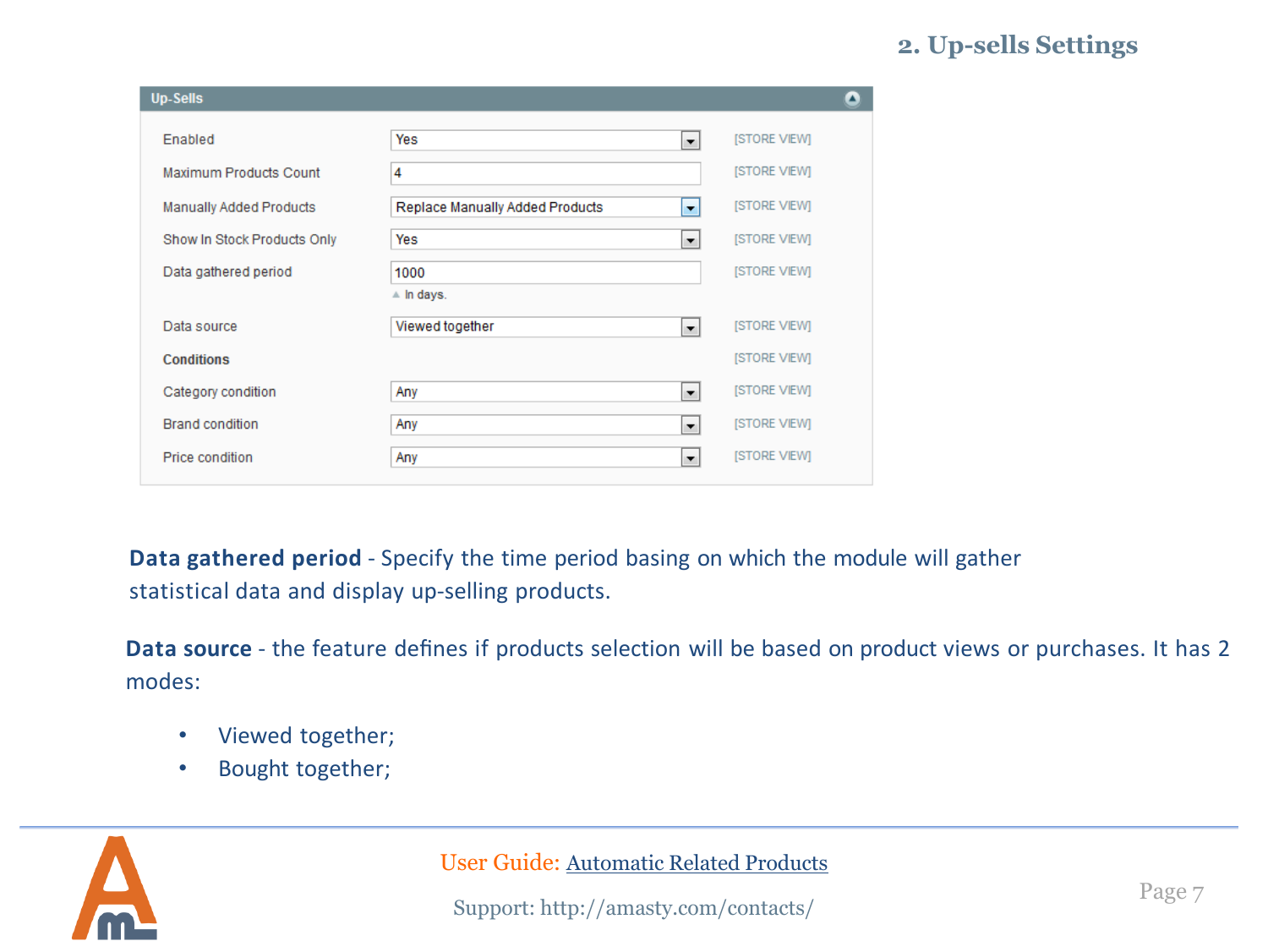**NOTE:** In case you choose the 'bought together' mode, you'll be able to select an order status to make the product filtering maximally accurate.

| Data source   | Bought together          | ▼.                       | [STORE VIEW] |
|---------------|--------------------------|--------------------------|--------------|
| <b>Status</b> | Canceled                 | ┻                        | [STORE VIEW] |
|               | Cancelled Ogone          |                          |              |
|               | Closed                   | Ξ                        |              |
|               | Complete                 |                          |              |
|               | Declined Ogone           |                          |              |
|               | Suspected Fraud          |                          |              |
|               | On Hold                  |                          |              |
|               | <b>Payment Review</b>    |                          |              |
|               | PayPal Canceled Reversal |                          |              |
|               | PayPal Reversed          | $\overline{\phantom{a}}$ |              |

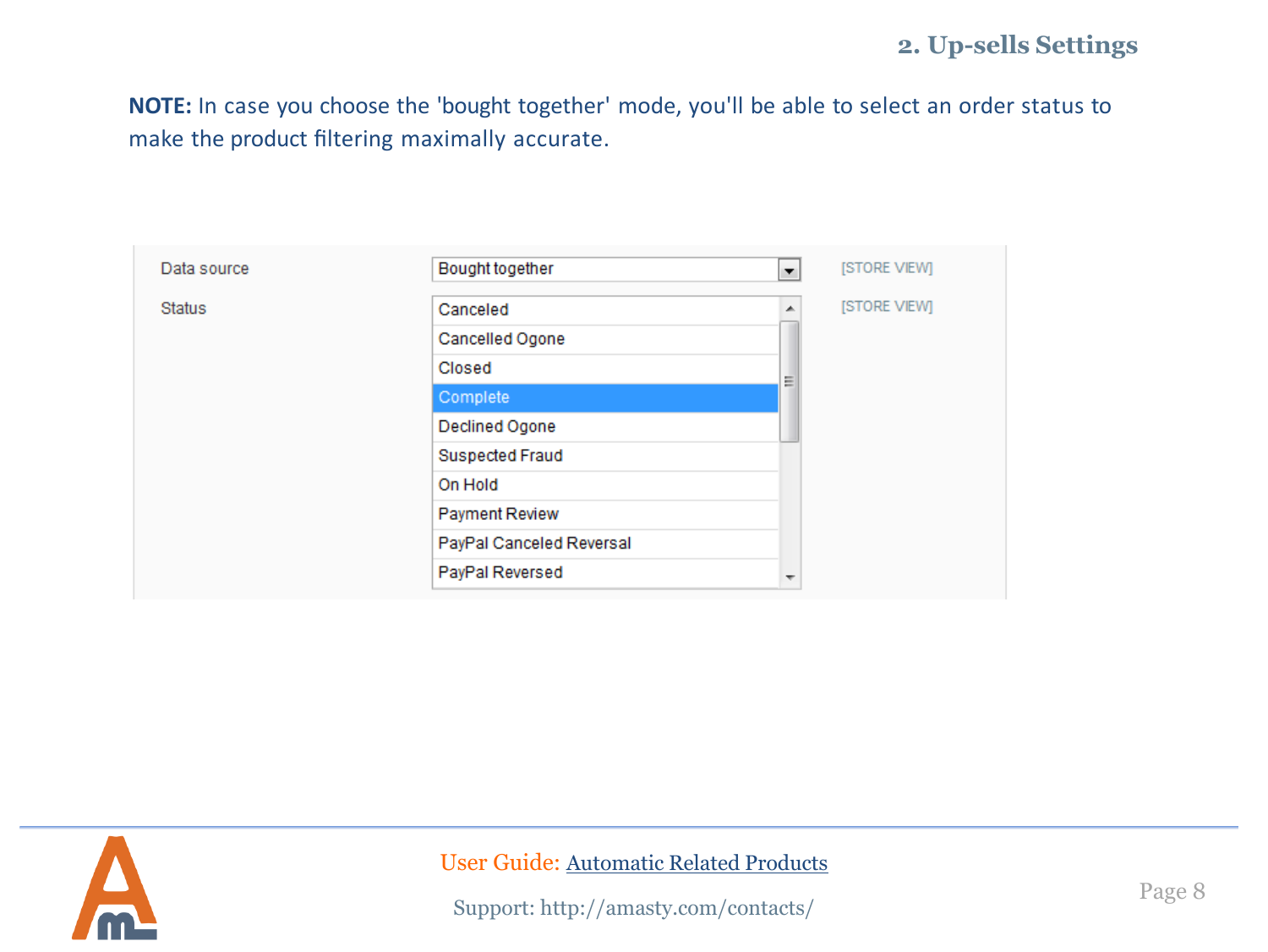#### **3. Up-sells Conditions**

For up-selling products you can configure condition settings based on categories, brand and price.

| <b>Up-Sells</b>                |                                 |                          |                     | ▲ |
|--------------------------------|---------------------------------|--------------------------|---------------------|---|
| Enabled                        | Yes                             | $\blacksquare$           | <b>ISTORE VIEWI</b> |   |
| Maximum Products Count         | 4                               |                          | [STORE VIEW]        |   |
| <b>Manually Added Products</b> | Replace Manually Added Products | $\blacksquare$           | [STORE VIEW]        |   |
| Show In Stock Products Only    | Yes                             | $\overline{\phantom{a}}$ | [STORE VIEW]        |   |
| Data gathered period           | 1000                            |                          | <b>ISTORE VIEWI</b> |   |
|                                | $\triangle$ In days.            |                          |                     |   |
| Data source                    | Viewed together                 | $\overline{\phantom{a}}$ | [STORE VIEW]        |   |
| <b>Conditions</b>              |                                 |                          | <b>ISTORE VIEWI</b> |   |
| Category condition             | Only                            | ×.                       | [STORE VIEW]        |   |
| <b>Brand condition</b>         | Same as                         | ×.                       | [STORE VIEW]        |   |
| <b>Brand attribute</b>         | Manufacturer                    | $\blacktriangledown$     | [STORE VIEW]        |   |
| Price condition                | Any                             | $\overline{\phantom{a}}$ | <b>ISTORE VIEWI</b> |   |

**Category condition** - Specify from which categories autogenerated products will be selected. The option offers 3 modes:

- Any (products from all categories can be selected as up-sells);
- Only (only items from the same category with the main product will be displayed);
- Exclude from result (products from the same category with the main product will be excluded);

<span id="page-8-0"></span>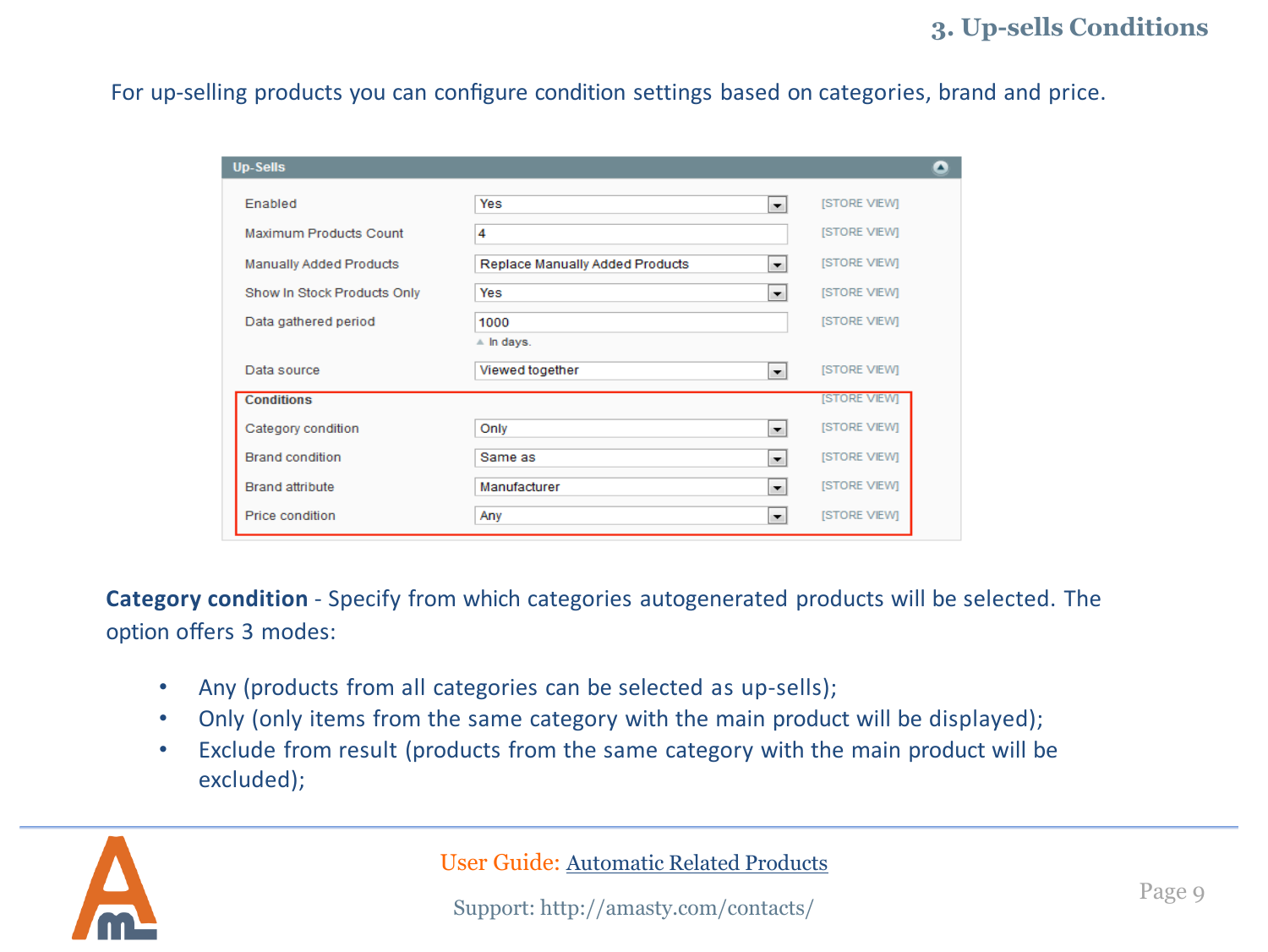| <b>Up-Sells</b>             |                                             | ◚                   |
|-----------------------------|---------------------------------------------|---------------------|
| Enabled                     | Yes<br>▾▏                                   | [STORE VIEW]        |
| Maximum Products Count      | 4                                           | <b>ISTORE VIEWI</b> |
| Manually Added Products     | Replace Manually Added Products<br>۰.       | [STORE VIEW]        |
| Show In Stock Products Only | Yes<br>Ψ.                                   | <b>ISTORE VIEWI</b> |
| Data gathered period        | 1000                                        | <b>ISTORE VIEWI</b> |
|                             | ▲ In days.                                  |                     |
| Data source                 | Viewed together<br>$\overline{\phantom{a}}$ | [STORE VIEW]        |
| <b>Conditions</b>           |                                             | <b>ISTORE VIEWI</b> |
| Category condition          | Only<br>×.                                  | [STORE VIEW]        |
| <b>Brand condition</b>      | Same as<br>$\blacktriangledown$             | [STORE VIEW]        |
| <b>Brand attribute</b>      | Manufacturer<br>$\blacktriangledown$        | <b>ISTORE VIEWI</b> |
| Price condition             | Any<br>▼                                    | <b>ISTORE VIEWI</b> |

**Brand condition** - Choose whether to select products of any brand or of the same brand with the chosen product.

**Price condition** - Price condition defines if auto-generated products can have any price or the same price with the main product. It also possible to choose higher or lower price.

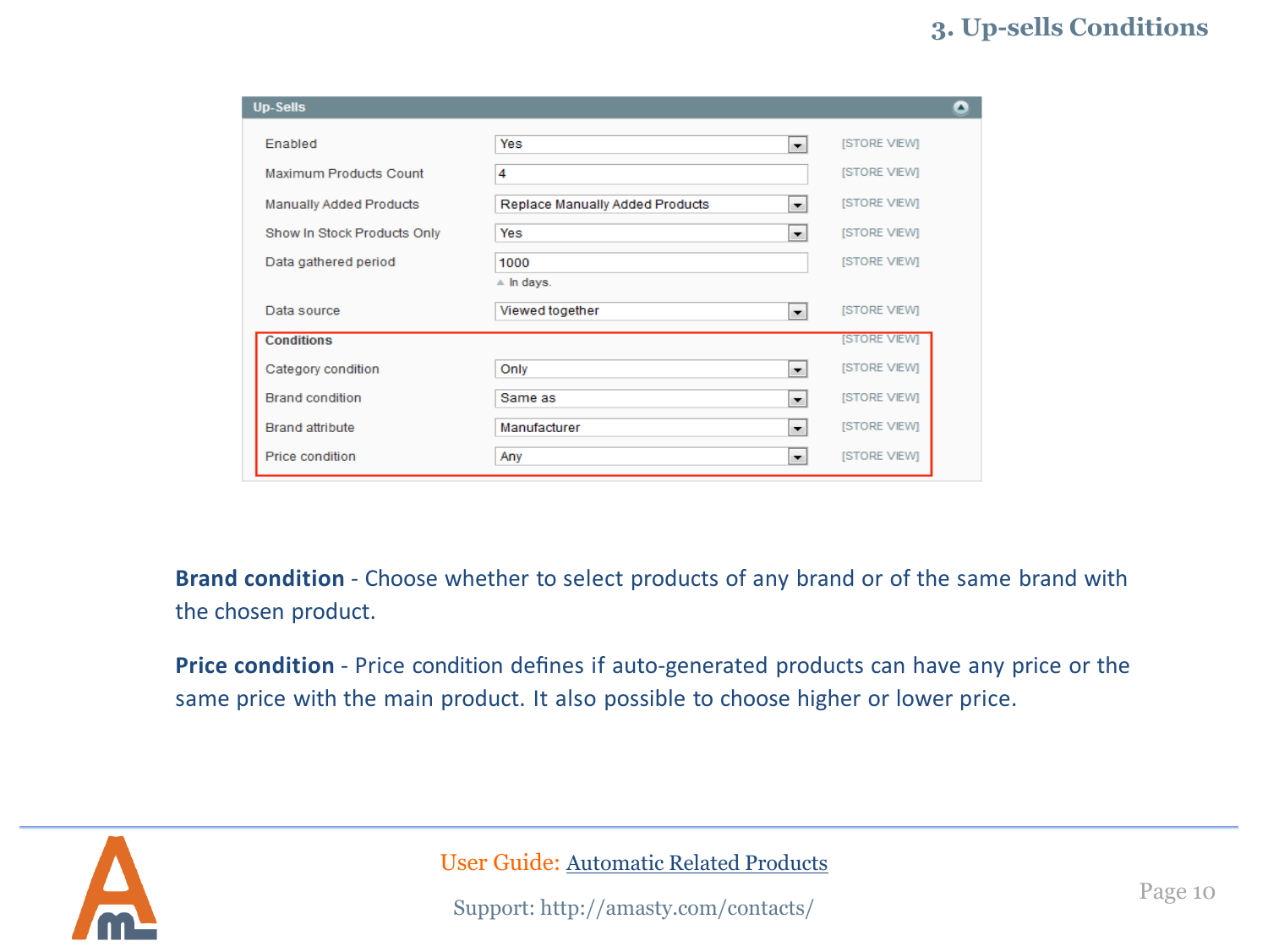### **4. Up-sells Display Example**

HOME / ACCESSORIES / JEWELRY / PEARL STUD EARRINGS



| <b>DESCRIPTION</b> | ADDITIONAL INFORMATION                                     | <b>REVIEWS</b> |
|--------------------|------------------------------------------------------------|----------------|
|                    | AA& quality 6.5mm pearl. 14K gold post. Made in Indonesia. |                |

#### YOU MAY ALSO BE INTERESTED IN THE FOLLOWING PRODUCT(S)



<span id="page-10-0"></span>

User Guide: [Automatic Related Products](https://amasty.com/magento-automatic-related-products.html)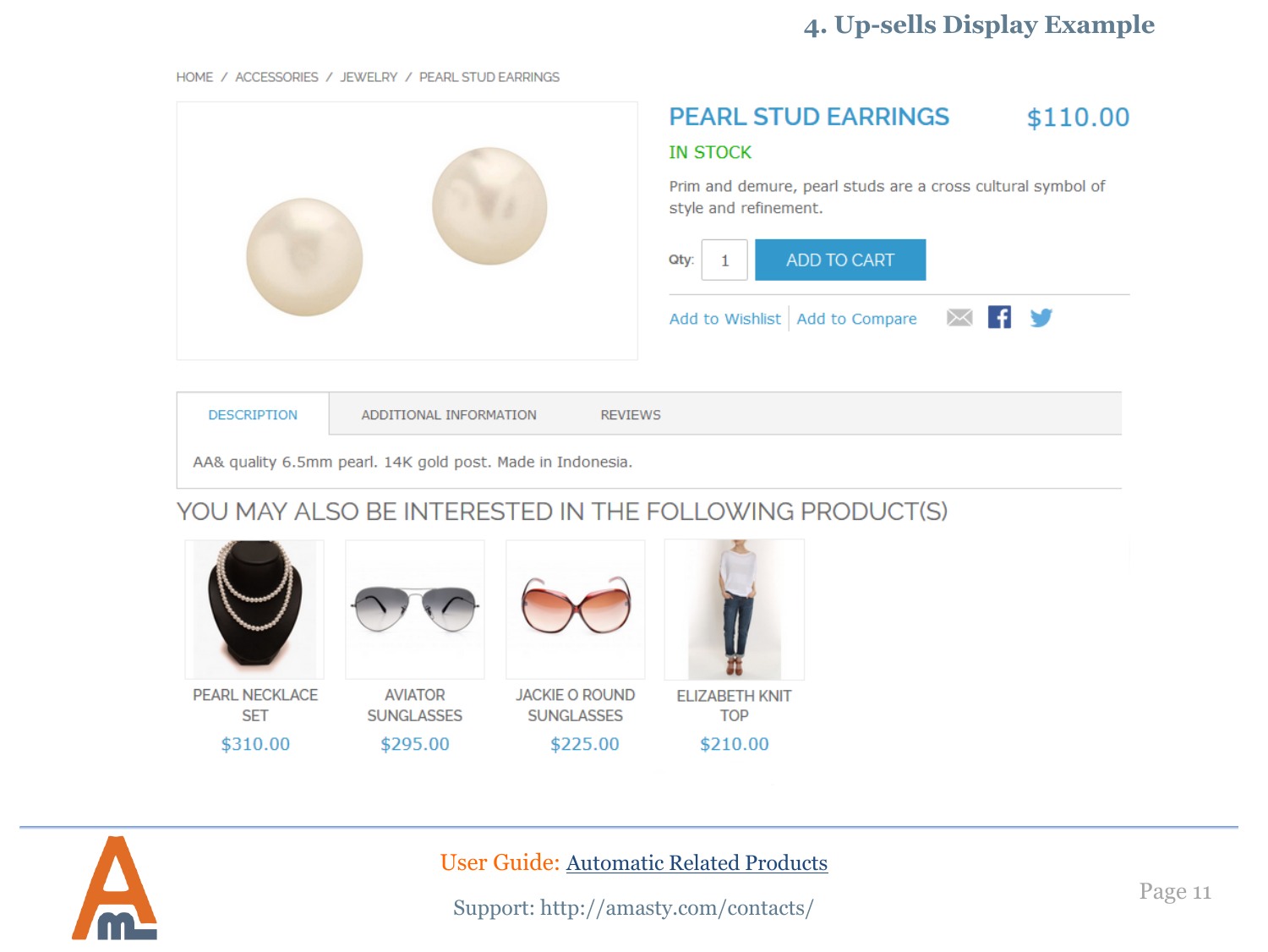**NOTE:** The **Related Products** block is configured the same way as the **Up-sells** block. All related items are shown on a product page.

| <b>Related Products</b>     |                                      | Δ                   |
|-----------------------------|--------------------------------------|---------------------|
| Enabled                     | Yes<br>۰,                            | [STORE VIEW]        |
| Maximum Products Count      | 4                                    | [STORE VIEW]        |
| Manually Added Products     | Replace Manually Added Products<br>÷ | <b>ISTORE VIEWI</b> |
| Show In Stock Products Only | Yes<br>÷                             | <b>ISTORE VIEWI</b> |
| Data gathered period        | 1000                                 | <b>ISTORE VIEWI</b> |
|                             | $\triangle$ In days.                 |                     |
| Data source                 | Viewed together<br>۰,                | [STORE VIEW]        |
| <b>Conditions</b>           |                                      | <b>ISTORE VIEWI</b> |
| Category condition          | ۰,<br>Any                            | [STORE VIEW]        |
| <b>Brand condition</b>      | ۰,<br>Any                            | [STORE VIEW]        |
| Price condition             | Any<br>÷                             | [STORE VIEW]        |
|                             |                                      |                     |

<span id="page-11-0"></span>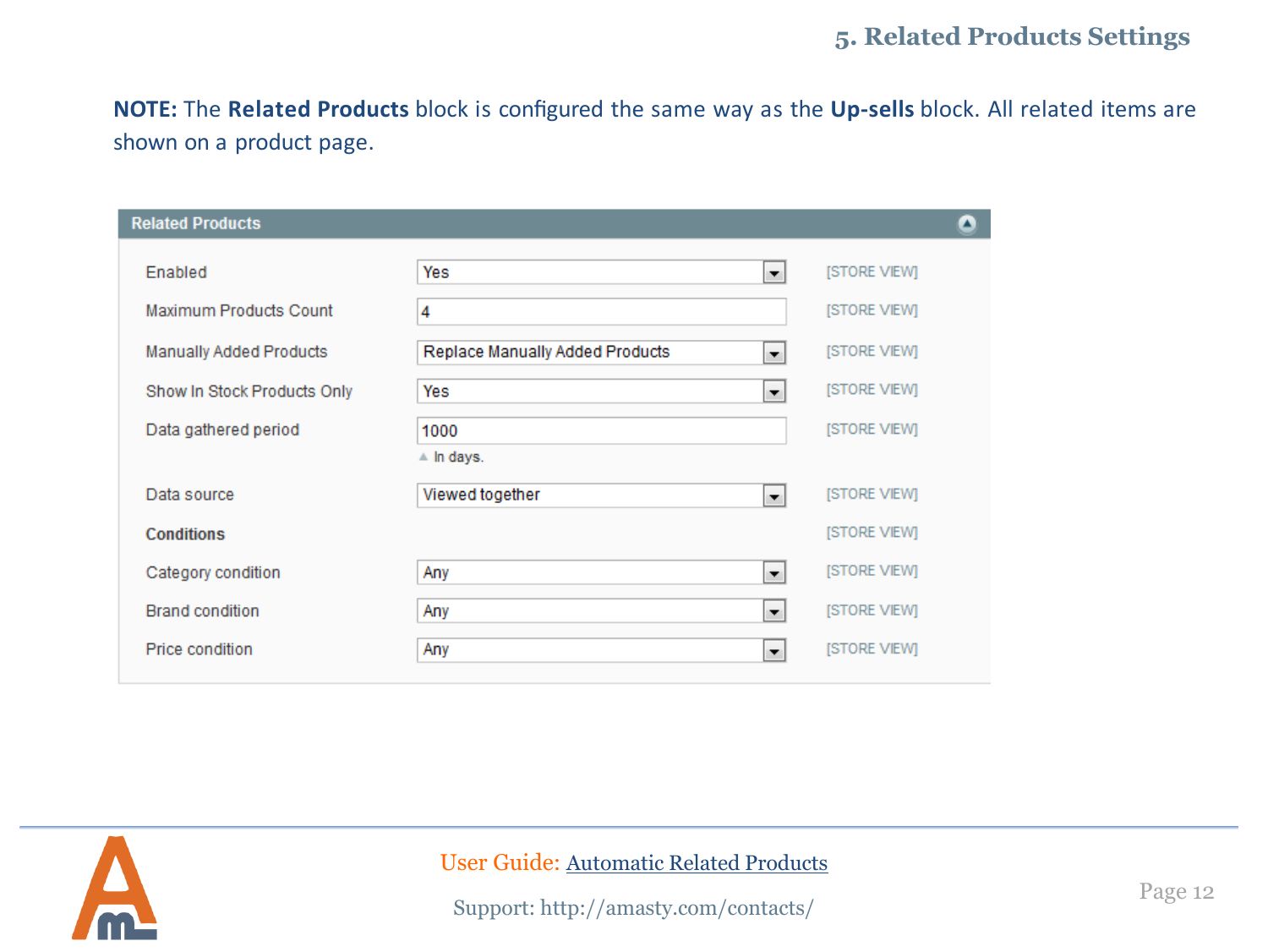#### **6. Related Products Display Example**



<span id="page-12-0"></span>

User Guide: [Automatic Related Products](https://amasty.com/magento-automatic-related-products.html)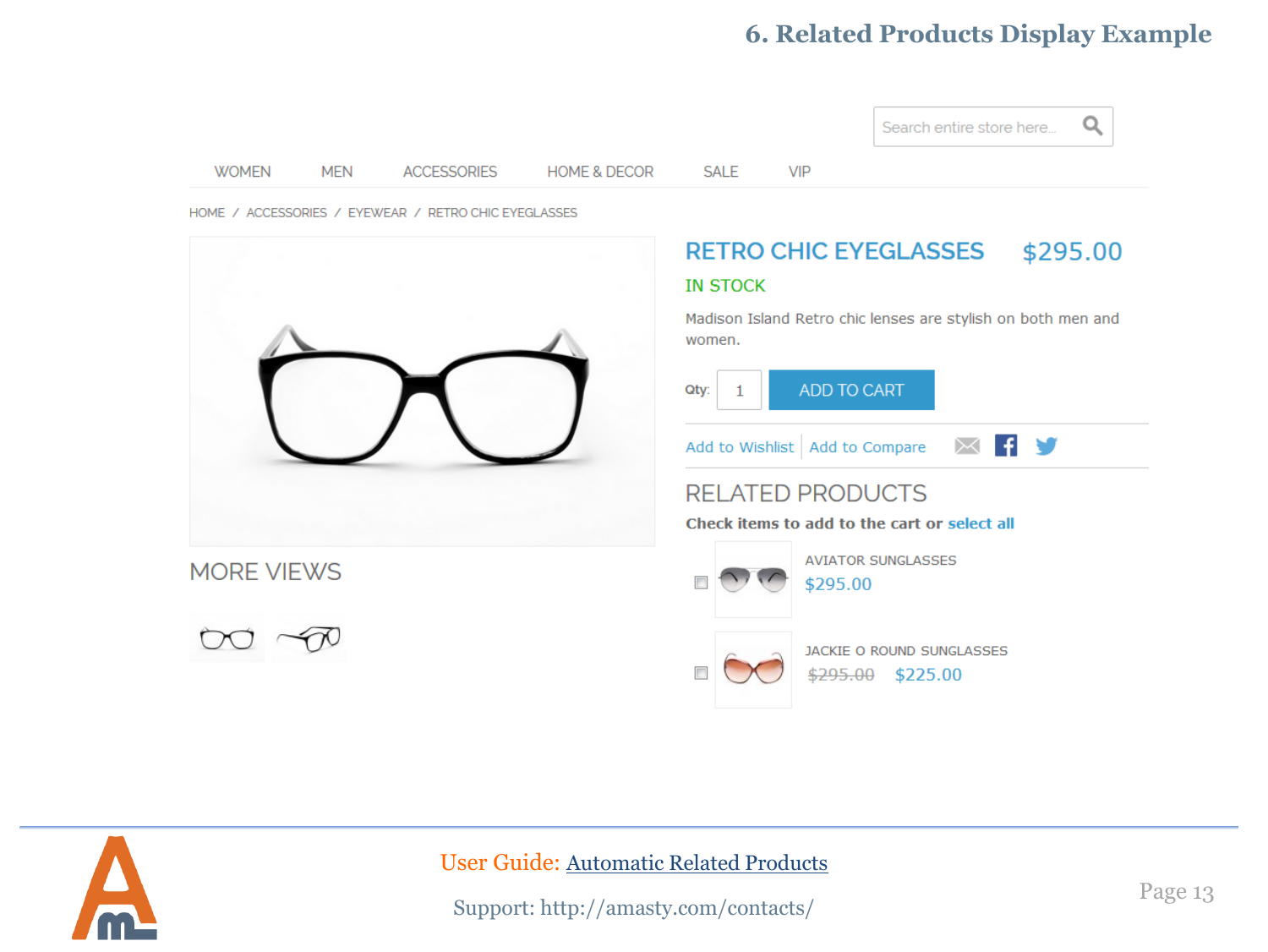| <b>Cross-Sells</b>             |                                      | $\triangle$         |
|--------------------------------|--------------------------------------|---------------------|
| Enabled                        | Yes<br>▼                             | [STORE VIEW]        |
| Maximum Products Count         | 4                                    | <b>ISTORE VIEWI</b> |
| <b>Manually Added Products</b> | Replace Manually Added Products<br>÷ | <b>ISTORE VIEWI</b> |
| Show In Stock Products Only    | Yes<br>۰,                            | [STORE VIEW]        |
| Data gathered period           | 1000                                 | <b>ISTORE VIEWI</b> |
|                                | $\triangle$ In days.                 |                     |
| Data source                    | Viewed together<br>÷                 | <b>ISTORE VIEWI</b> |

**NOTE:** The Cross-sells block is displayed on a shopping cart page.

**Maximum products count** - Here you can specify the maximal number of cross-selling items that can be displayed in the up-sells block on a product page.

**Manually added products** - the option lets you choose among 3 product display modes:

- Replace manually added products (the module will replace all manually added items with the ones generated automatically);
- Display manually added products only (only products manually assigned as cross-selling will be displayed);
- Append to manually added products(both manually added and automatically generated products will be shown);

<span id="page-13-0"></span>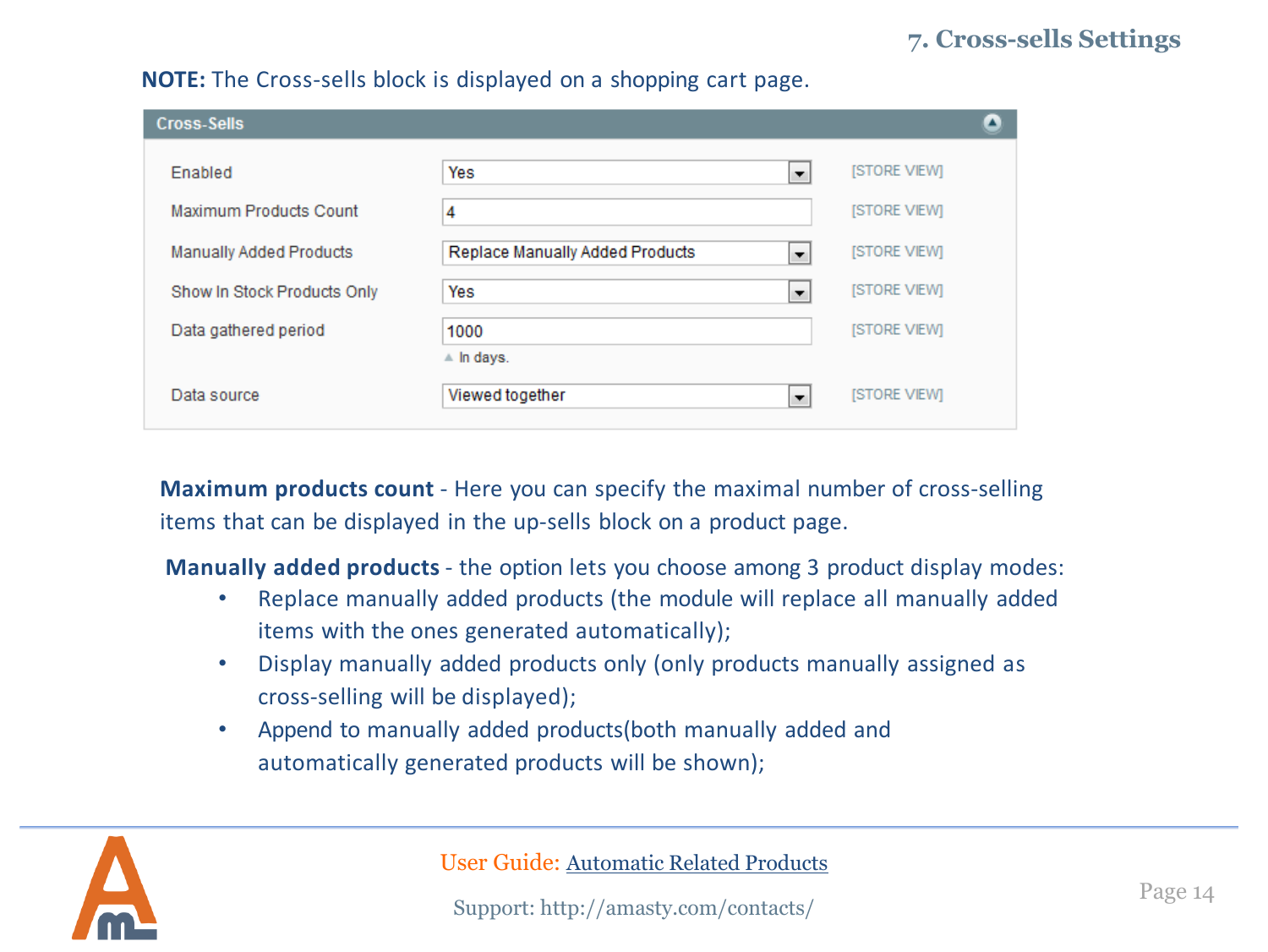| <b>Cross-Sells</b>          |                                                             | ▲                   |
|-----------------------------|-------------------------------------------------------------|---------------------|
| Enabled                     | Yes<br>▼                                                    | [STORE VIEW]        |
| Maximum Products Count      | 4                                                           | [STORE VIEW]        |
| Manually Added Products     | Replace Manually Added Products<br>$\overline{\phantom{a}}$ | <b>ISTORE VIEWI</b> |
| Show In Stock Products Only | Yes<br>$\overline{\phantom{a}}$                             | <b>ISTORE VIEWI</b> |
| Data gathered period        | 1000                                                        | <b>ISTORE VIEWI</b> |
|                             | $\triangle$ In days.                                        |                     |
| Data source                 | Viewed together<br>▼                                        | <b>ISTORE VIEWI</b> |

**Show in stock products only** - If the option is set to 'yes' all out of stock products will be hidden.

**Data gathered period** - Specify the time period basing on which the module will gather statistical data to display cross-selling products.

#### **There are 2 modes:**

- Viewed together;
- Bought together;

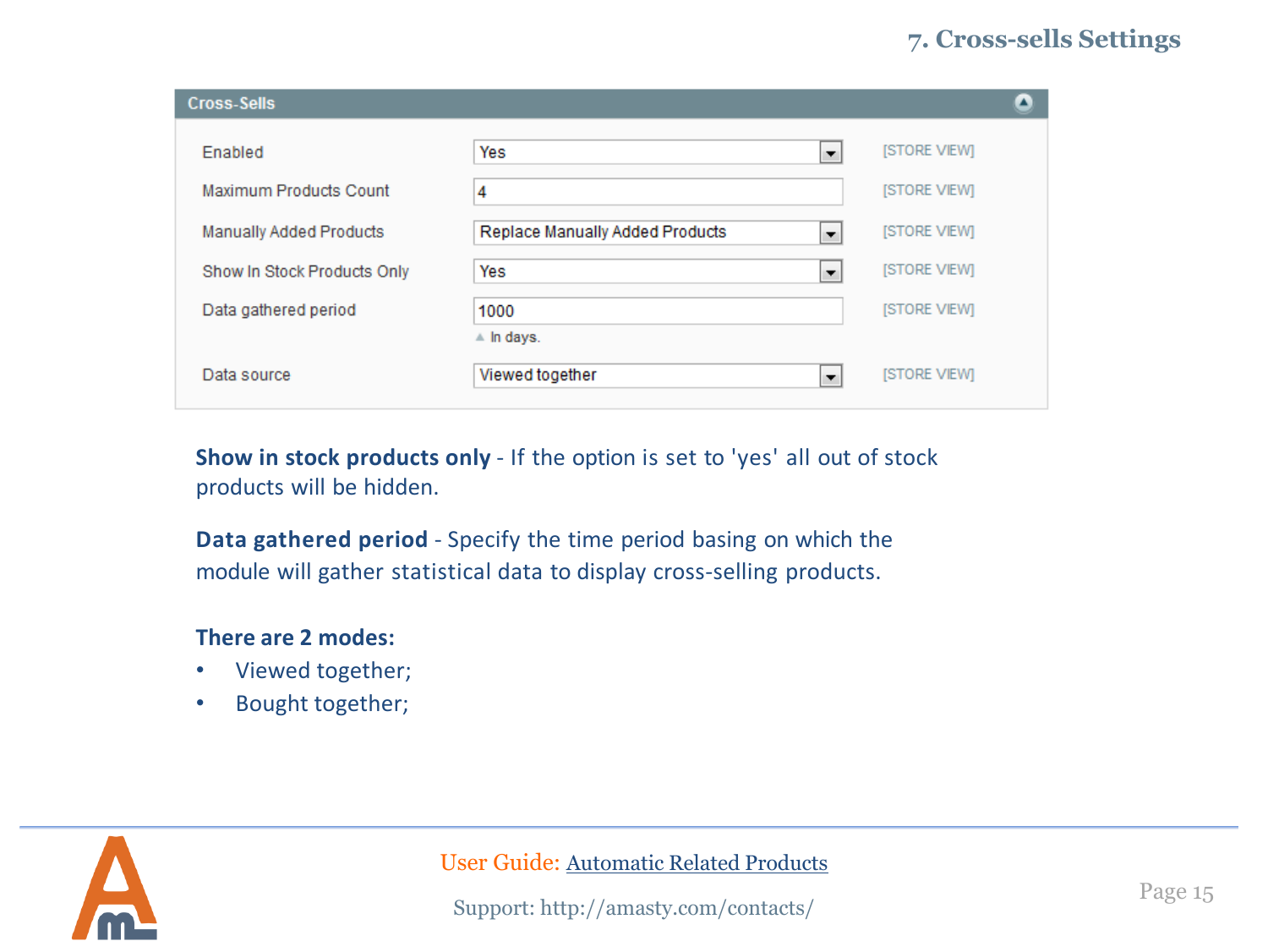### **8. Cross-sells Display Example**

| <b>SHOPPING CART</b>                                                             |                                                                        |                                                                   |                            |                                           | PROCEED TO CHECKOUT                                                                                                |
|----------------------------------------------------------------------------------|------------------------------------------------------------------------|-------------------------------------------------------------------|----------------------------|-------------------------------------------|--------------------------------------------------------------------------------------------------------------------|
| <b>PRODUCT</b><br><b>CHELSEA TEE</b>                                             | <b>PRICE</b><br>\$75.00                                                | <b>QTY</b><br>1                                                   | <b>SUBTOTAL</b><br>\$75.00 | 血                                         | <b>DISCOUNT CODES</b><br><b>APPLY</b>                                                                              |
| <b>SKU:</b> mtkoo3<br>Color:<br><b>White</b><br>$Size: \ \ \sqcup$               | Size: S                                                                | Edit                                                              |                            |                                           | <b>ESTIMATE SHIPPING AND TAX</b><br>COUNTRY <sup>*</sup><br>STATE/PROVINCE *<br>Please select red<br>United States |
| <b>EMPTY CART</b><br>UPDATE SHOPPING CART -OR-<br><b>CONTINUE SHOPPING</b>       |                                                                        |                                                                   |                            | <b>CITY</b><br>$ZIP$ *<br><b>ESTIMATE</b> |                                                                                                                    |
| BASED ON YOUR SELECTION, YOU MAY BE<br><b>INTERESTED IN THE FOLLOWING ITEMS:</b> |                                                                        |                                                                   |                            |                                           | <b>SUBTOTAL</b><br>\$455.00<br>\$37.54<br><b>TAX</b>                                                               |
|                                                                                  |                                                                        |                                                                   |                            |                                           | GRAND TOTAL \$492.54<br>PROCEED TO CHECKOUT                                                                        |
| <b>THE ESSENTIAL</b><br><b>BOOT CUT</b><br><b>JEAN</b><br>\$140.00               | <b>FRENCH CUFF</b><br><b>COTTON TWILL</b><br><b>OXFORD</b><br>\$190.00 | <b>LEXINGTON</b><br><b>CARDIGAN</b><br><b>SWEATER</b><br>\$240.00 |                            |                                           |                                                                                                                    |

<span id="page-15-0"></span>

User Guide: [Automatic Related Products](https://amasty.com/magento-automatic-related-products.html)